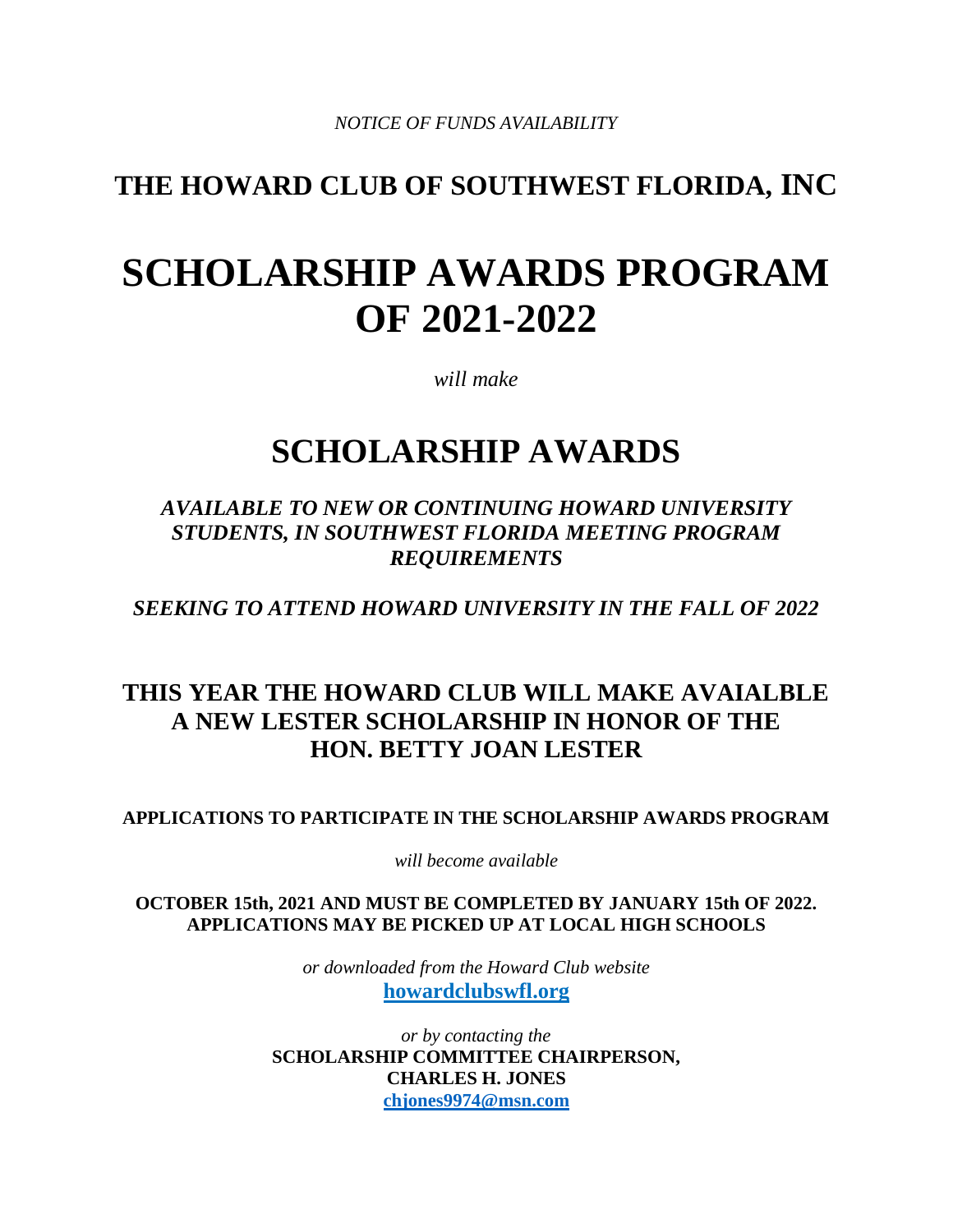## **THE LESTER SCHOLARSHIP**

**The Howard Club Of Southwest Florida Inc**., shall establish an endowed annual scholarship to be known as the **Hon. Betty Joan Lester Scholarship.** The Lester Scholarship is established to honor the memory of the *Hon. Betty Joan Lester.* Betty Joan Lester was an outstanding graduate of Howard University, and a distinguished Judge of the Superior Court of New Jersey. Judge Lester spent many hours coaching young minority lawyers how to pass the NJ Bar Examination. She spent additional hours developing a community based after school program for under privileged youth. Judge Lester had a love of English writing and placed a heavy emphasis on developing excellent writing skills and felt that good writing was an integral part of one's individual success and accomplishments in life.

*The Lester Scholarship is made possible through the generous gift of her husband Althear Lester.*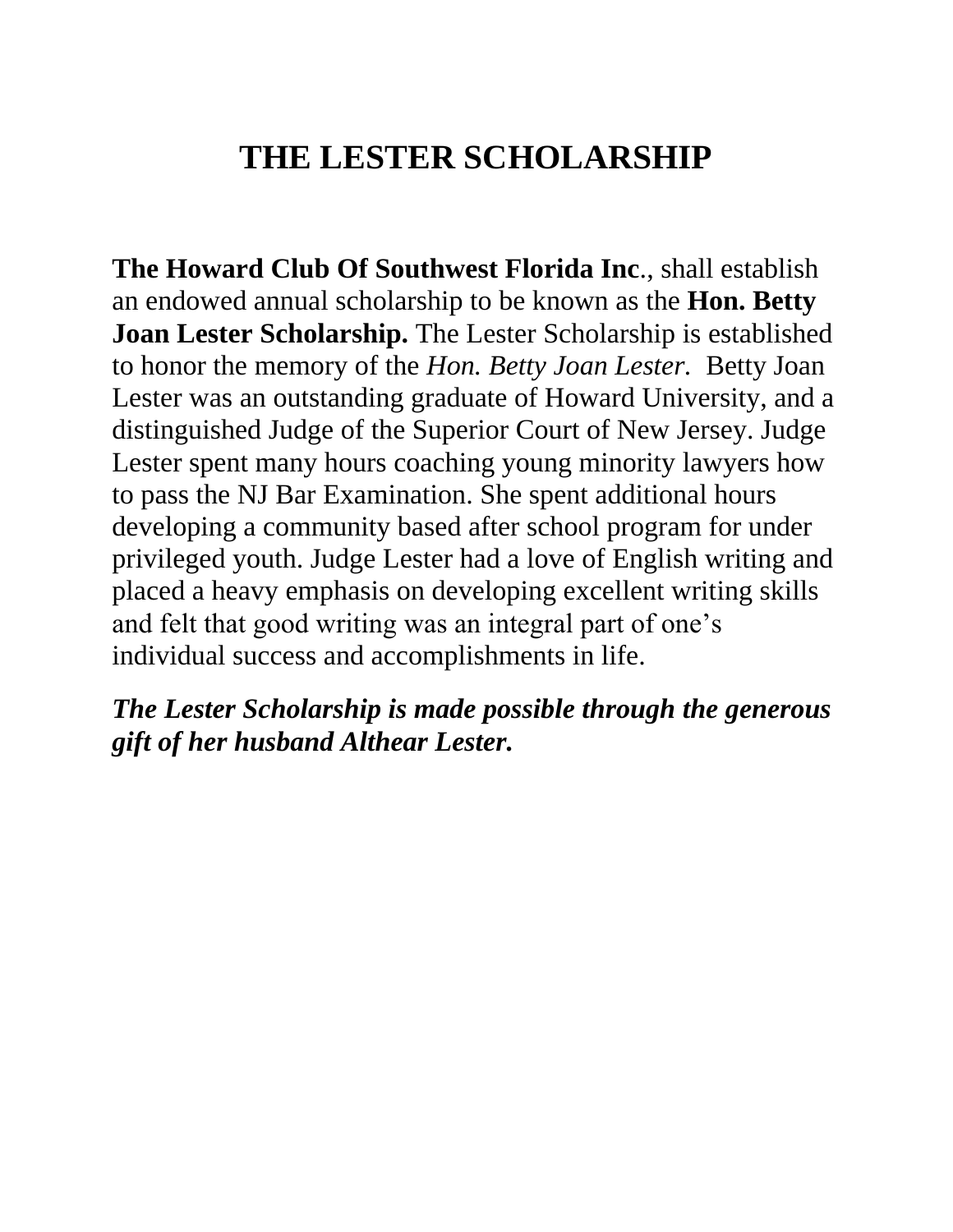### **Howard Club of Southwest Florida, Inc. SCHOLARSHIP AWARDS PROGRAM**

## **APPLICATION INSTRUCTIONS**

Thank you for participating in the Howard Club of Southwest Florida, Inc. Scholarship Awards Program. The Scholarship Awards Program is open to students, in Southwest Florida, requiring financial assistance to successfully matriculate Howard University's undergraduate or graduate programs ("*Applicants*"). The application review, and scholarship selection process will be managed by the Scholarship Committee of the Howard Club of Southwest Florida, Inc. ("*The Committee*").

#### **Application and Eligibility**

To be eligible to apply for a scholarship ("*Scholarship Award*"), you must be a graduating high school senior or recently graduated (in the last 2 years), a student currently enrolled at Howard University or a student enrolled in a Howard University graduate program that is a U.S. citizen or a legal resident. All *Scholarships Awards* shall be approved for use in an academic degreegranting program at Howard University.

To compete for a *Scholarship Award*, you must first complete the Application Form ("Application") attached to this notice (you may use additional pages to complete your answers, if necessary). You must also provide other documentation as described below. You must complete your *Application* and email it along with all requested supporting documentation to *The Howard Club's website* at [scholarship@howardclubswfl.org](mailto:scholarship@howardclubswfl.org) in sufficient time for it to be received by *The Committee* by January 15, 2022, or you may email it to *The Committee* Chairperson at [chjones9974@msn.com.](mailto:chjones9974@msn.com)

After you have submitted your Application you may be requested to participate in an interview if *The Committee* has additional questions regarding your *Application* that require clarification ("*Interview"*). *The Committee* will notify you of the status of your *Application* for a Scholarship Award by March 15, 2022.

#### **Other Documentation**

The following additional items must be included with your Application: (1) An official school Transcript; (2) A short Essay; and (3) Two Letters of Recommendation.

- **Transcript** Your Transcript must be sent directly from your current or most recently attended high school to the address listed on the Application.
- **Essay** Your essay must be limited to 500 words. Your essay should make a connection between higher education and your personal, academic and career aspirational goals, articulate how you plan to achieve those goals and how the *Scholarship Award* will fit into that plan. Your Essay should highlight your:
	- o **Engagement**  discuss extracurricular volunteer, internship, work or research experiences or other experiences that add to your academic pursuits;
	- o **Leadership** discuss your role in or contribution to any experiences discussed; and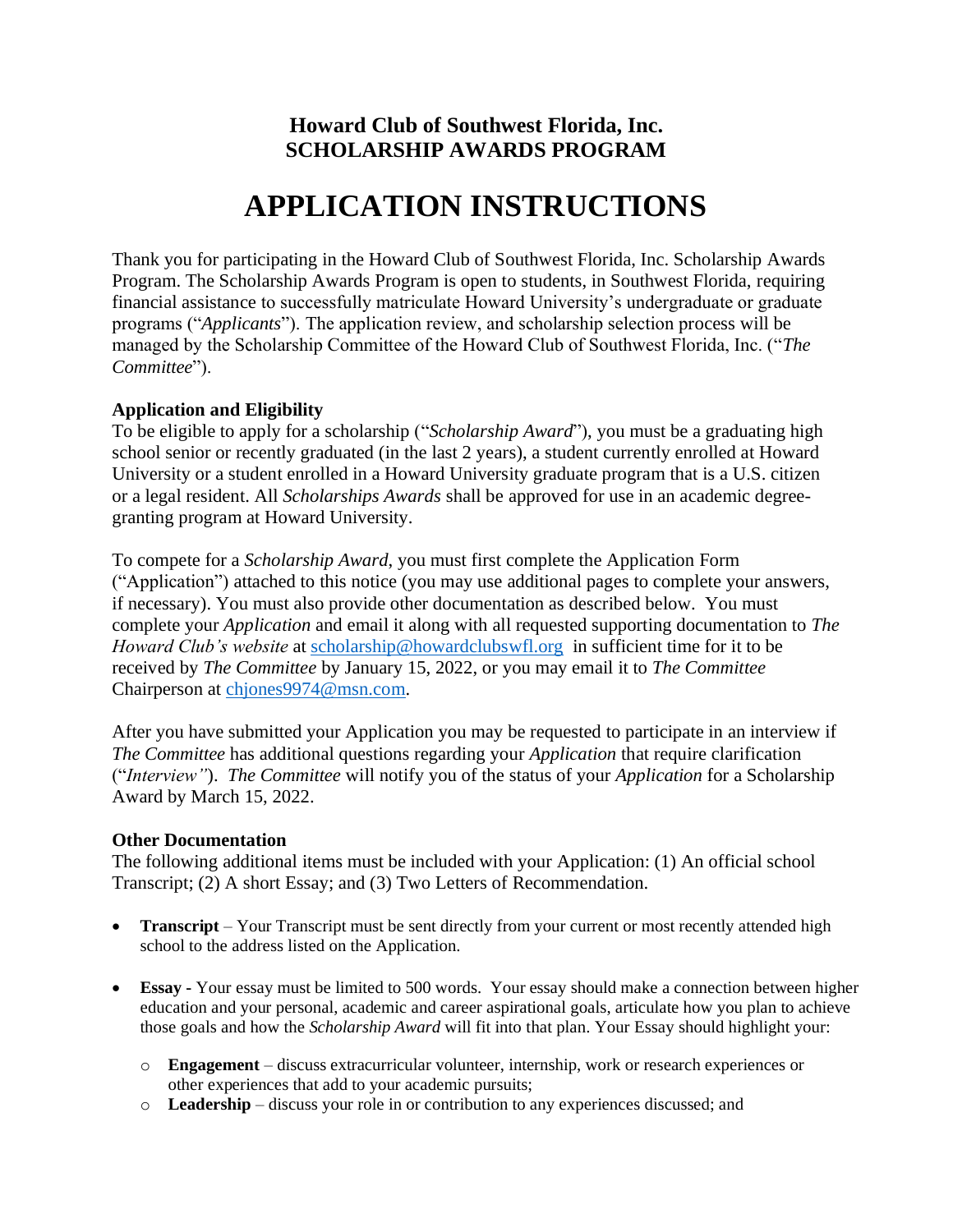- o **Sense of Purpose** provide evidence of having a sense of direction and an understanding of how that sense of direction has developed through past experiences.
- **Letters of Recommendation** Your Letters of Recommendation may come from many sources: teachers, counselors, ministers, community members, employers, etc. Letters of Recommendation may not come from a family member. One of your Letters of Recommendation should come from a volunteer experience. The Letters should also provide context for assessing your potential for managing college level studies at Howard University.

#### **Financial Need**

Financial need is an important component of your Application and of your *Scholarship Award* eligibility. In determining financial need*, The Committee* will not rely solely on fixed family income levels, but will incorporate a composite of criteria that includes:

- Other sources of funds or scholarships available to you;
- A parent's, guardian's, or relative's ability to supplement a portion of your tuition and/or other education related expenses;
- Your ability to defray a portion of your tuition and/or other education related expenses through part-time jobs or internships.

Ultimately the decision on financial need will be based on a comparative assessment of how all *Applicants* address the criteria above.

#### **Application Review and Scoring**

To complete its *Application* review process *The Committee* will review, rank and score all *Applications* and subsequently notify you of the status of your *Application. The Committee* will weigh several criteria when evaluating your request for a *Scholarship Award*. These criteria will include:

- Scholarship excellence in academic performance
- Essay a demonstration of aspirational goals and interests
- Service and Leadership evidence of a commitment to support the world around you
- References evidence that you have impressed others to champion you.
- Financial Need demonstration of a critical need of the scholarship award

*The Committee* may request that you participate in an *Interview* to clarify on one or more areas of your *Application* or supporting documents.

#### **Disbursement of Scholarship Awards**

The amount of each *Scholarship Award* shall be at the discretion of the Howard Club of Southwest Florida, Inc. and be subject to the total funds available and the number of *Applicants* to receive *Scholarship Awards* each year. *Scholarship Awards* will be disbursed directly to Howard University. The *Scholarship Award* must be used within 12 months of it being announced.

#### **Procedures for the Maintenance of Scholarship Awards**

To secure the initial release of the funds (generally equal to 50% of the *Scholarship Award* for the academic year) for your first semester and secure release of the balance of the funds to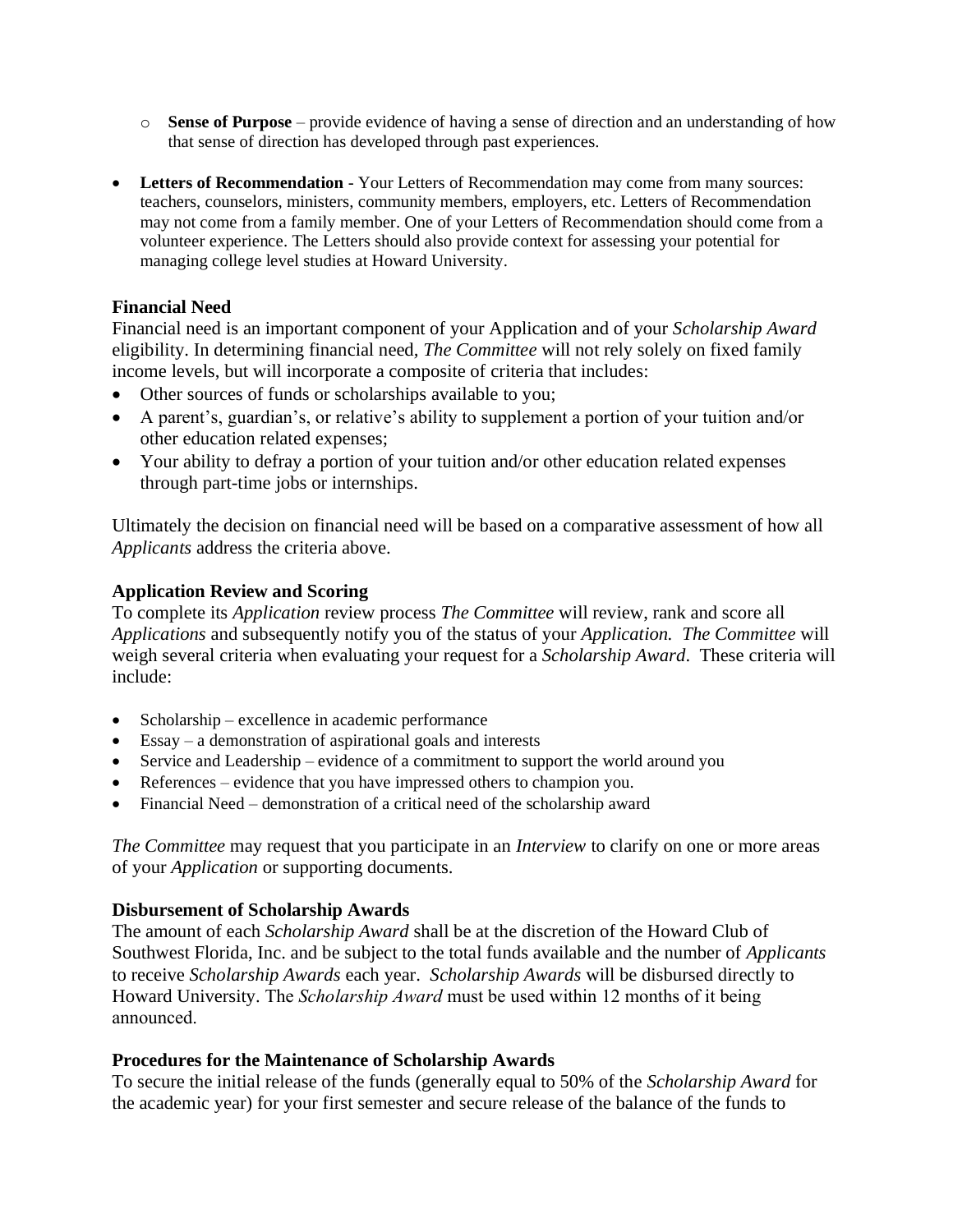maintain your *Scholarship Award* for the second semester, you must submit an email to *The Club at* [scholarahip@howardclubswfl.org](mailto:scholarahip@howardclubswfl.org) or you may email it to *The Committee* Chairperson at [chjones9974@msn.com](mailto:chjones9974@msn.com) and provide the documentation listed below:

- By August 1<sup>st</sup>, to secure the disbursement of the initial funds for the first semester, you must provide documentation of your enrollment in the Howard University program for which your *Scholarship Award* is sought.
- **By December 15th**, to secure the release of the balance of the funds to maintain your *Scholarship Award* for your next semester, you must provide documentation that you have achieved a minimum grade point average of 2.75 for your just competed semester and you are a continuing student enrolled in the second semester at Howard University.

#### **Procedures for the Renewal of Scholarship Awards**

You may also apply to have your Scholarship Award funded for the next academic year (a *"Renewal").* In order to be eligible for consideration of a *Renewal* of your *Scholarship Award* you must complete a new application summarizing your performance in the just completed academic year (the *"Scholarship Award Renewal Application"*) The *Scholarship Award Renewal Application* is also attached to this notice but must only be completed and emailed to the *Club at*  scholarship*@*[howardclubswfl.org](mailto:scholarship@howardclubswfl.org) or you may email it to *The Committee* Chairperson at [chjones9974@msn.com](mailto:chjones9974@msn.com) by January 15th. of each year after your initial *Scholarship Award* was approved.

The *Scholarship Award Renewal Application* will summarize your past year's performance in the following areas:

- Maintenance of at least a 2.75 grade point average;
- Maintenance of a status of a student in good standing at Howard University;
- Continuing ability to demonstrate leadership and community support activities;

If approved for *Renewal* of your *Scholarship Award*, you will be notified by March 15th . If you are approved for a *Renewal* the amount of your *Scholarship Award* may differ from the amount you received in the previous year.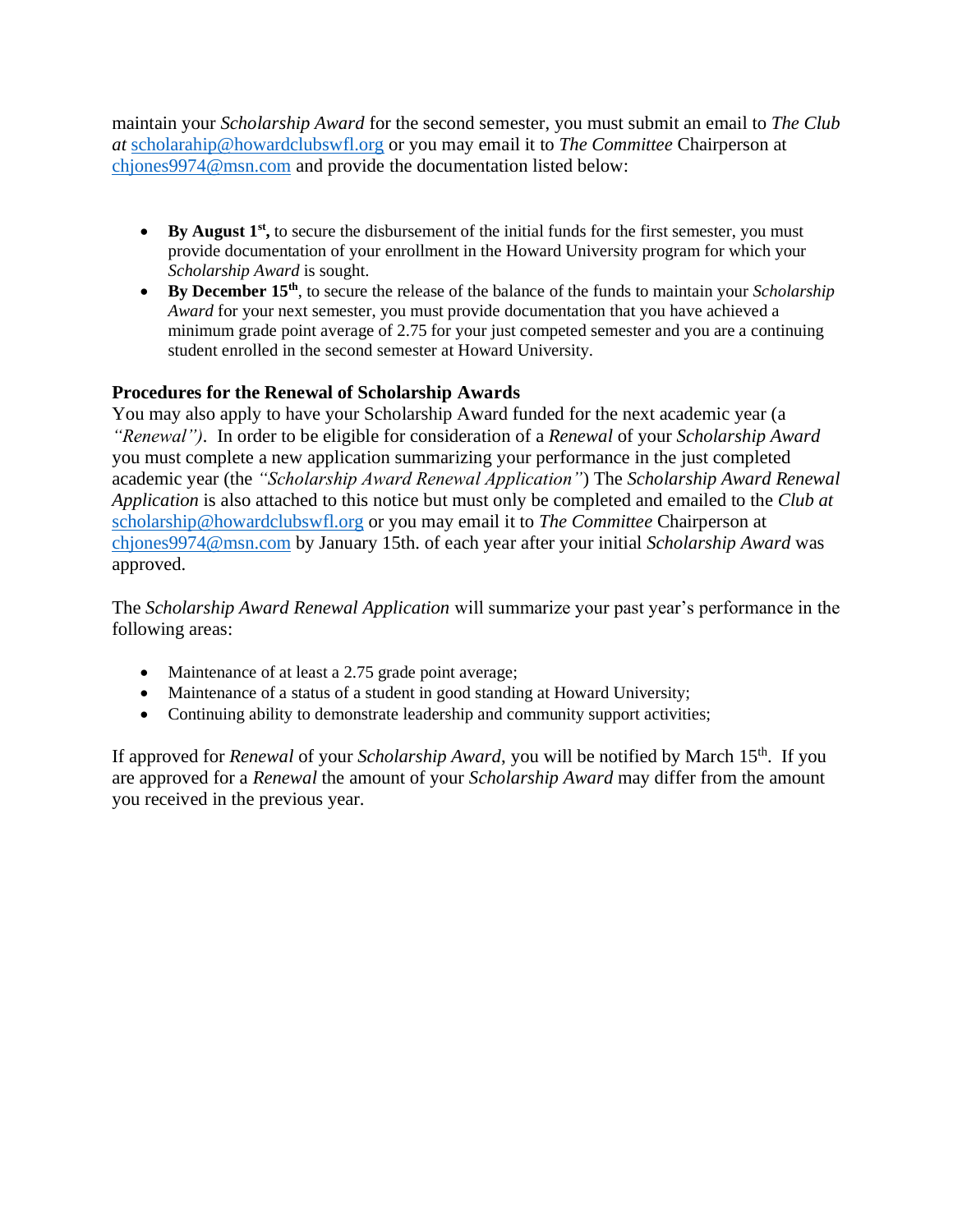### **Howard Club of Southwest Florida, Inc. SCHOLARSHIP AWARDS PROGRAM APPLICATION**

*Failure to honestly and completely provide the information requested will result in immediate disqualification for current and future scholarship award consideration as well as the recovery of any unspent previously awarded funds. All application documents and discussions will be kept confidential without exception.*

|  | $\overline{\text{GPA}:$ |
|--|-------------------------|

**Current Academic Status - Circle One - (High School Senior/Graduate, HU Freshman, HU Sophomore, HU Junior, HU Senior, HU Graduate)** 

#### **LEADERSHIP AND COMMUNITY SERVICE**

#### **1. LIST ANY VOLUNTEER ACTIVITIES IN THE PAST 2 YRS. (ORGANIZATION'S AND PHONE)**

| Phone |
|-------|

#### **2. DESCRIBE YOUR LEADERSHIP ROLES/ EXPERIENCES IN THE ABOVE ORGANIZATIONS.**

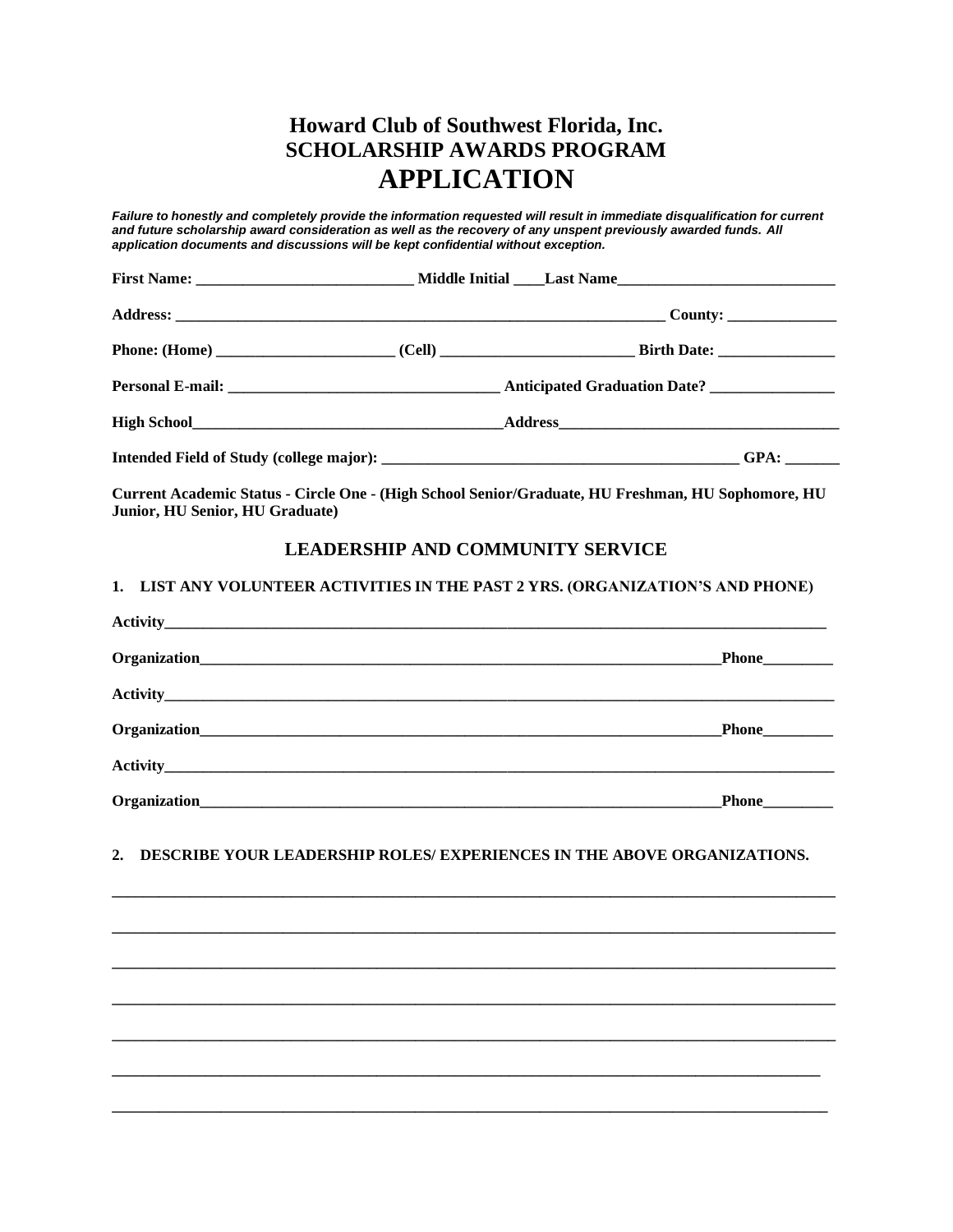| 3. DESCRIBE THE ONE ACCOMPLISHMENT IN YOUR VOLUNTEER ACTIVITIES THAT BEST |
|---------------------------------------------------------------------------|
| DEMONSTRATES YOUR LEADERSHIP ABILITY.                                     |

#### 4. LIST THREE REASONS WHY YOU WOULD LIKE TO ATTEND HOWARD UNIVERSITY.

#### 5. LIST THE 2 PEOPLE THAT YOU WILL ASK TO PROVIDE LETTERS OF RECOMMENDATION.

| <b>Name</b>    | Title/Occupation                    |  |
|----------------|-------------------------------------|--|
| <b>Address</b> | How long has this person known you? |  |
| <b>Name</b>    |                                     |  |
| <b>Address</b> | How long has this person known you? |  |

#### **FAMILY/FINANCIAL INFORMATION**

| <b>Father's/Guardian's Name</b> | <b>Address</b> |
|---------------------------------|----------------|
|                                 |                |
| <b>Mother's/Guardian's Name</b> | <b>Address</b> |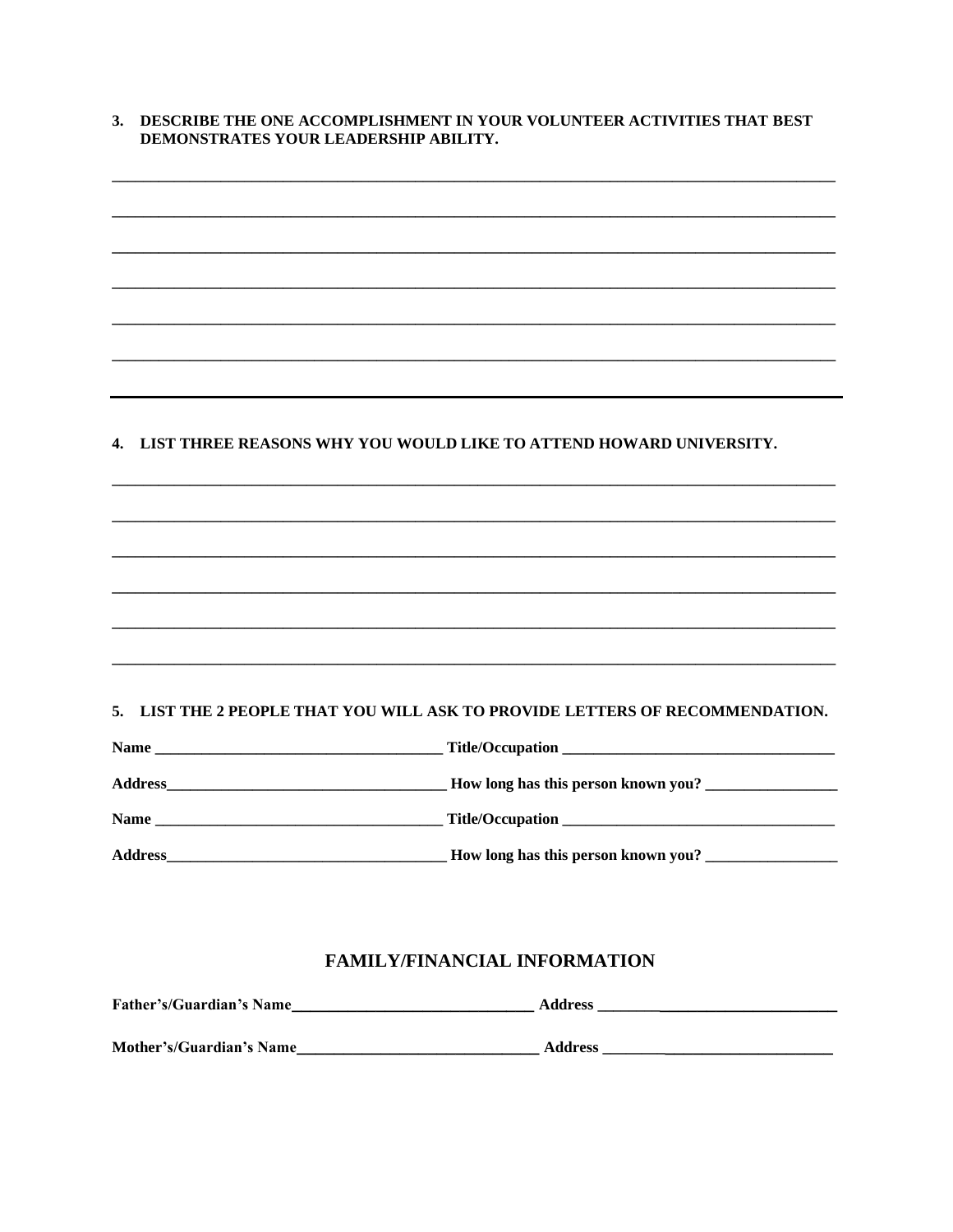#### 6. EXPLAIN YOUR PERSONAL/FAMILY FINANCIAL SITUATION AND WHY YOU NEED **FINANCIAL ASSISTANCE?**

| 7. LIST ANY OTHER SCHOLARSHIPS OR SCHOLARSHIP OFFERS YOU HAVE RECEIVED.                                                                                                                                                    |
|----------------------------------------------------------------------------------------------------------------------------------------------------------------------------------------------------------------------------|
|                                                                                                                                                                                                                            |
|                                                                                                                                                                                                                            |
|                                                                                                                                                                                                                            |
|                                                                                                                                                                                                                            |
|                                                                                                                                                                                                                            |
| LIST ANY AWARDS OR RECOGNITIONS YOU HAVE RECEIVED.<br>8.                                                                                                                                                                   |
|                                                                                                                                                                                                                            |
|                                                                                                                                                                                                                            |
|                                                                                                                                                                                                                            |
|                                                                                                                                                                                                                            |
| Your completed Application and all required attachments must be emailed to the Club's<br>website at scholarship@howardclubswfl.org or to The Committee Chairperson at<br>chjones9974@msn.com by January 15 <sup>th</sup> . |
|                                                                                                                                                                                                                            |
|                                                                                                                                                                                                                            |
|                                                                                                                                                                                                                            |

**Maria (Parent/Guardian's Signature)** \_\_\_\_\_\_\_\_\_\_\_\_Date